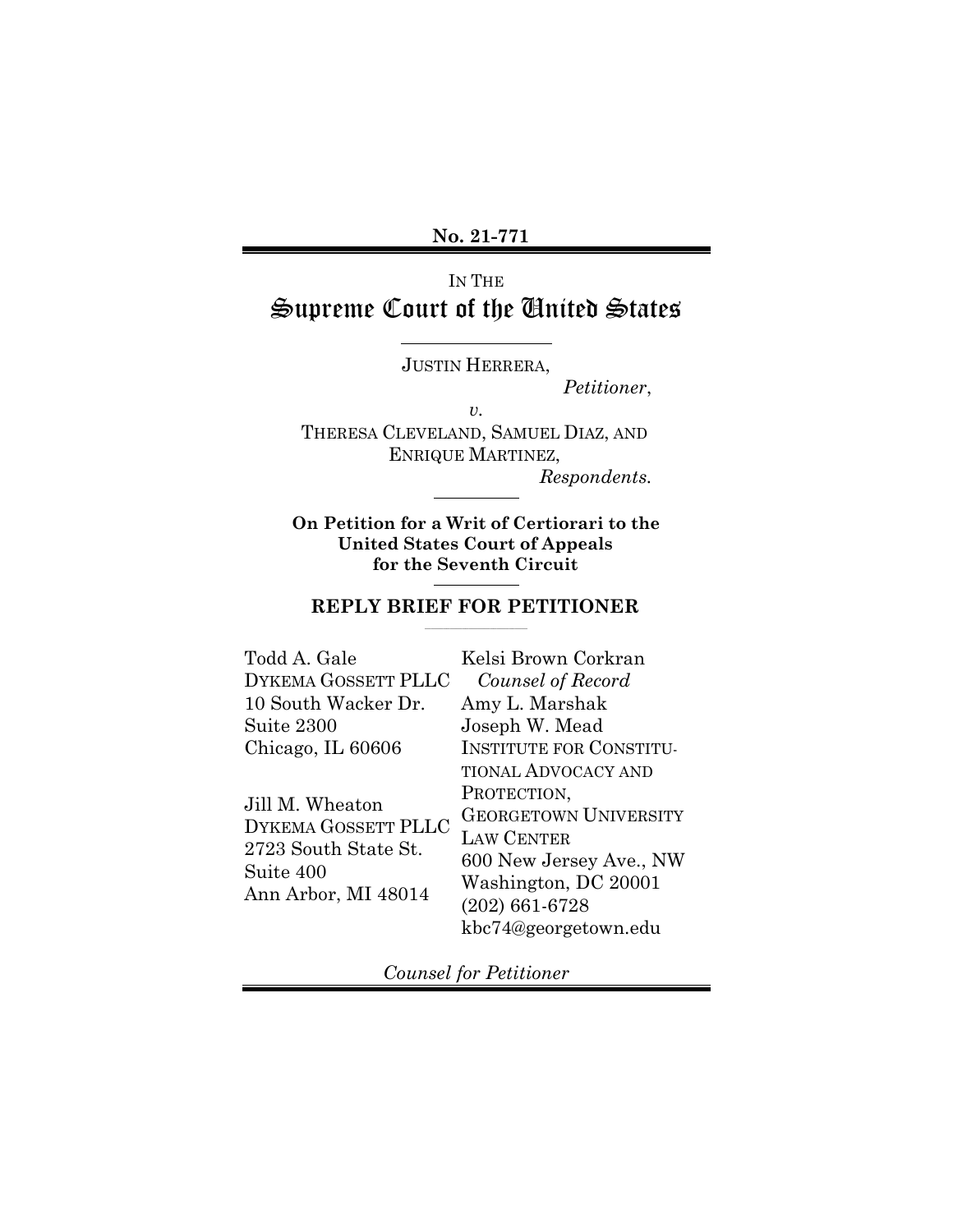## **TABLE OF CONTENTS**

| Page                                                                                  |  |
|---------------------------------------------------------------------------------------|--|
|                                                                                       |  |
|                                                                                       |  |
| I. The Circuit Split Over The Question<br>Presented Is Ready For This Court's         |  |
| II. Rule $15(c)(1)(A)$ Does Not Diminish The<br>Importance Of The Question Presented2 |  |
| III. Respondents Are Wrong On The Merits7                                             |  |
| IV. This Case Is An Ideal Vehicle For Resolving                                       |  |
|                                                                                       |  |

i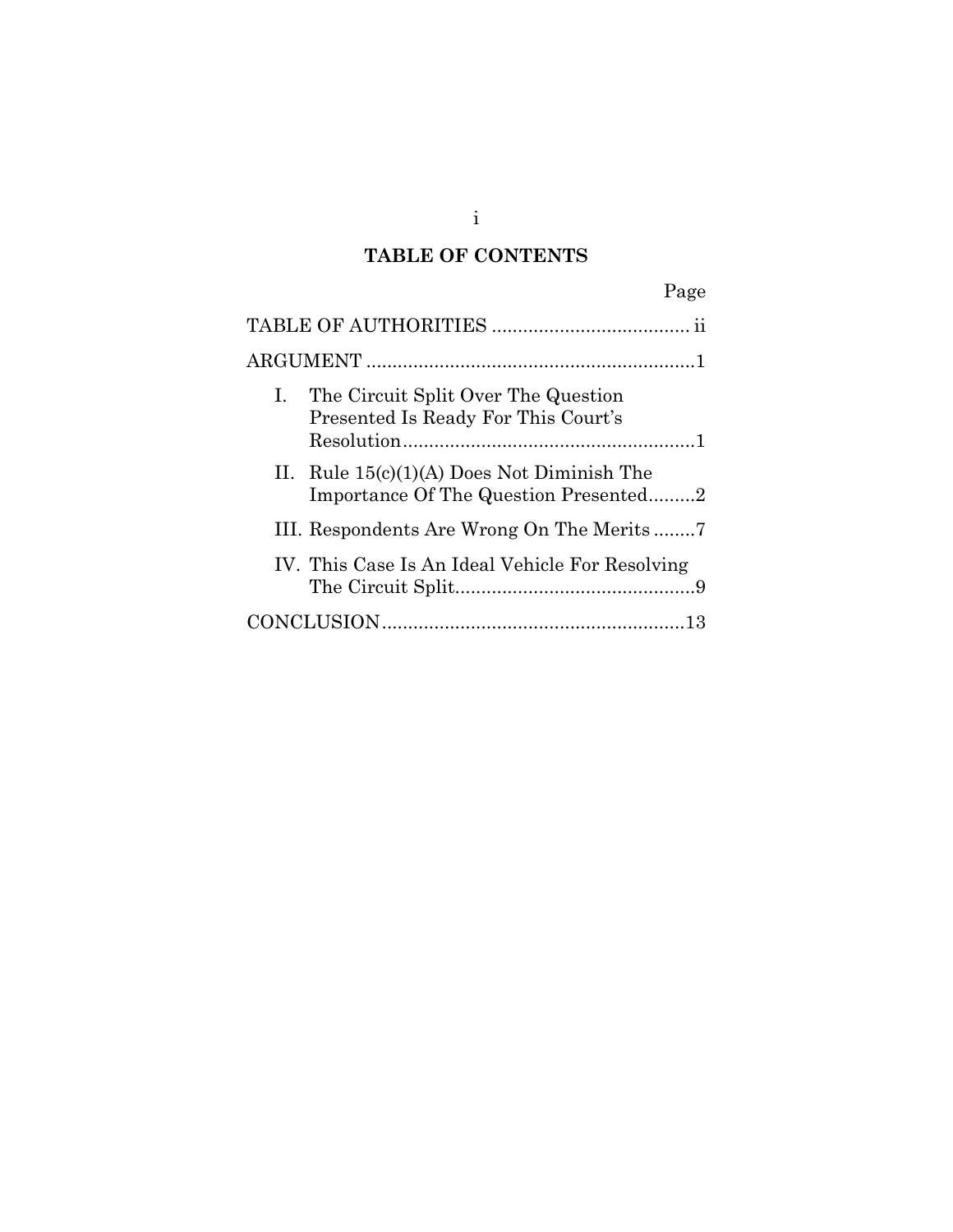## **TABLE OF AUTHORITIES**

Page(s)

### <span id="page-2-0"></span>**CASES**

| Am. Constr. Co. v. Jacksonville, T. & K.W. Ry. Co.,                         |
|-----------------------------------------------------------------------------|
| Autry v. Cleveland Cnty. Sheriff's Dep't,                                   |
| No. 15-CV-1167, 2018 WL 846093 (W.D. Okla.                                  |
| Balle v. Nueces County,                                                     |
| Barclary v. 7-Eleven, Inc.,<br>No. 20-CV-5824, 2021 WL 5449345 (D.N.J. Nov. |
| Boyd v. Doe,<br>No. 18-CV-1333, 2021 U.S. Dist. LEXIS 229447                |
| Ceara v. Deacon,                                                            |
| Cutter v. Wilkinson,                                                        |
| Domzil v. Jeuck,<br>No. 20-CV-1747, 2021 WL 5866703 (E.D. Wis.              |
| Hartsell v. Schaaf,<br>No. 20-CV-505, 2021 WL 5711539 (N.D. Ind.            |
| Harvill v. Cmty. Methodist Hosp. Ass'n,                                     |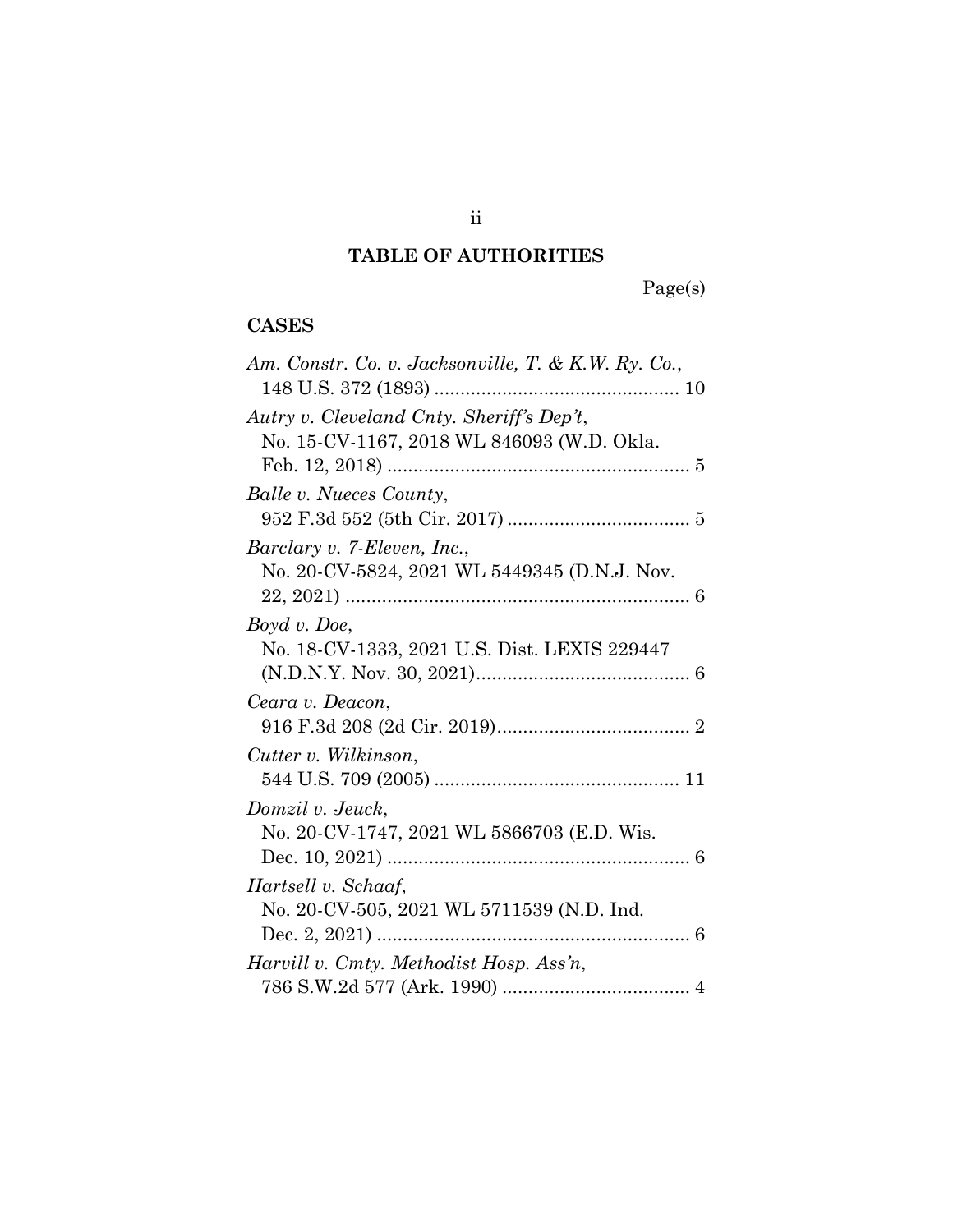| Hayat v. Diaz,                                |
|-----------------------------------------------|
| No. 20-CV-02994, 2022 WL 252963 (D. Md. Jan.  |
| $27, 2022)$                                   |
| Heglund v. Aitkin County,                     |
|                                               |
| In re Safeco Ins. Co. of Am.,                 |
|                                               |
| James v. Buckhalter,                          |
| No. 11-C-4418, 2022 WL 103711 (N.D. Ill. Jan. |
|                                               |
| Jones v. City of New York,                    |
| No. 18-CV-1937, 2021 WL 5562694 (S.D.N.Y.     |
|                                               |
| Jones v. Motley,                              |
| No. 07-CV-111, 2009 WL 1458209 (E.D. Ky. May  |
|                                               |
| Krupski v. Costa Crociere S. p. A.,           |
|                                               |
| Lane v. City of Chicago,                      |
| No. 21-CV-1977, 2022 WL 19325 (N.D. Ill. Jan. |
|                                               |
| Mach Mining, LLC v. E.E.O.C.,                 |
|                                               |
| Manns v. Lincoln County,                      |
| No. 6:17-CV-01120, 2018 WL 7078672 (D. Or.    |
|                                               |
| Meredith v. Prince George's County,           |
| No. 19-CV-03198, 2022 U.S. Dist. LEXIS 4908   |
|                                               |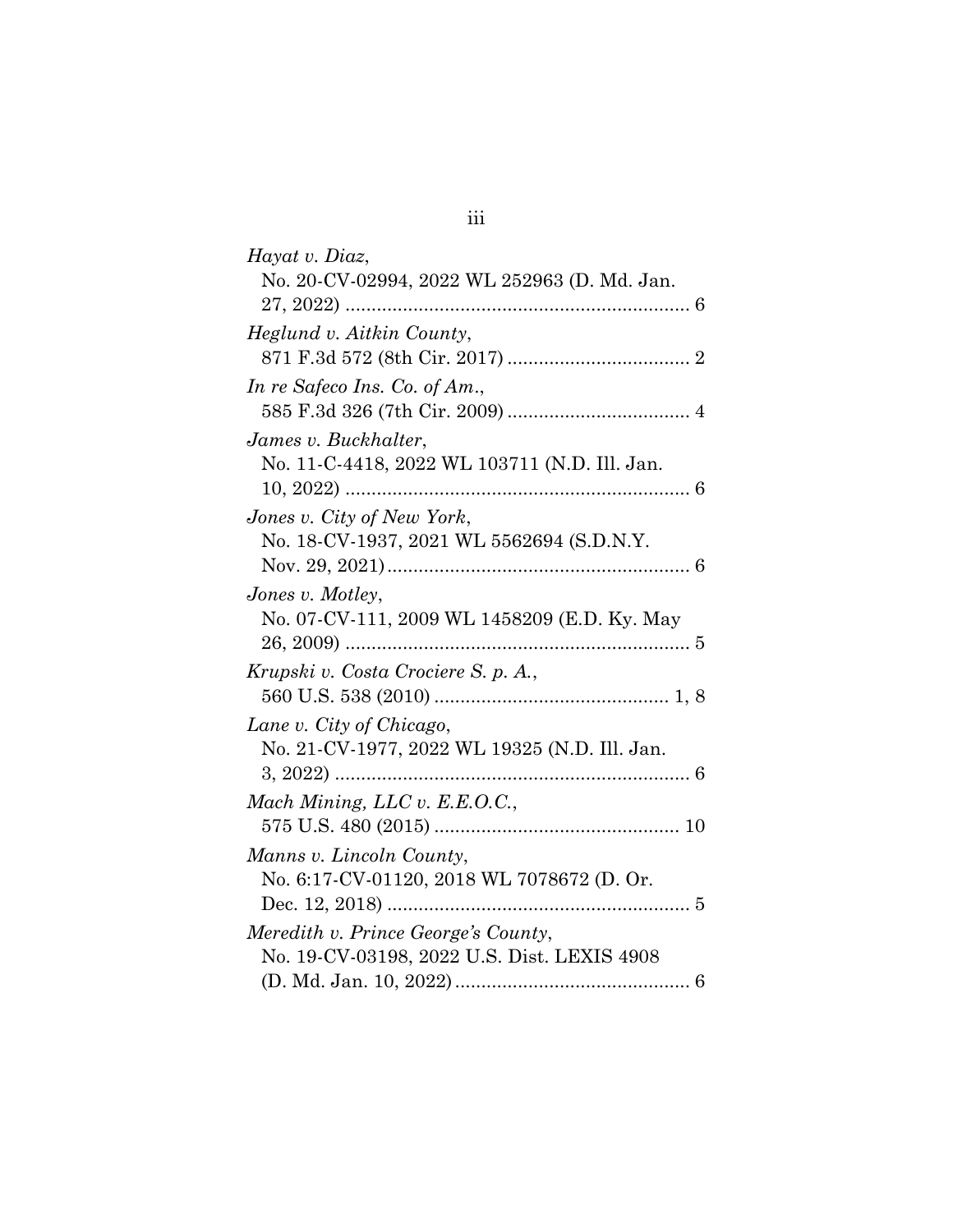| Murphy v. Strafford County,                   |
|-----------------------------------------------|
| No. 19-CV-1162, 2022 WL 124673 (D.N.H. Jan.   |
|                                               |
| Nelson v. Adams USA, Inc.,                    |
|                                               |
| Nkansah v. United States,                     |
| No. 18-CV-10230, 2021 WL 5493214 (S.D.N.Y.    |
|                                               |
| Norfolk S. Ry. v. Kirby,                      |
|                                               |
| Pac. Bell Tel. Co. v. LinkLine Comm'ns, Inc., |
|                                               |
| Ruiz v. Taranovich,                           |
| No. 3:20-CV-316, 2021 WL 1969730 (D. Conn.    |
|                                               |
| Salameh v. MTF Club Operations Co.,           |
| No. 21-CV-4080, 2021 WL 4951529 (N.D. Ill.    |
|                                               |
| Shade v. Kaiser,                              |
|                                               |
| Ticor Title Ins. Co. v. Brown,                |
|                                               |
| Washington v. Macomb County,                  |
| No. 2:20-CV-10149, 2022 WL 264872 (E.D. Mich. |
|                                               |
| West v. Conrail,                              |
|                                               |
| Williams v. City of Joliet,                   |
| No. 20-CV-5367, 2021 WL 5881681 (N.D. Ill.    |
|                                               |

iv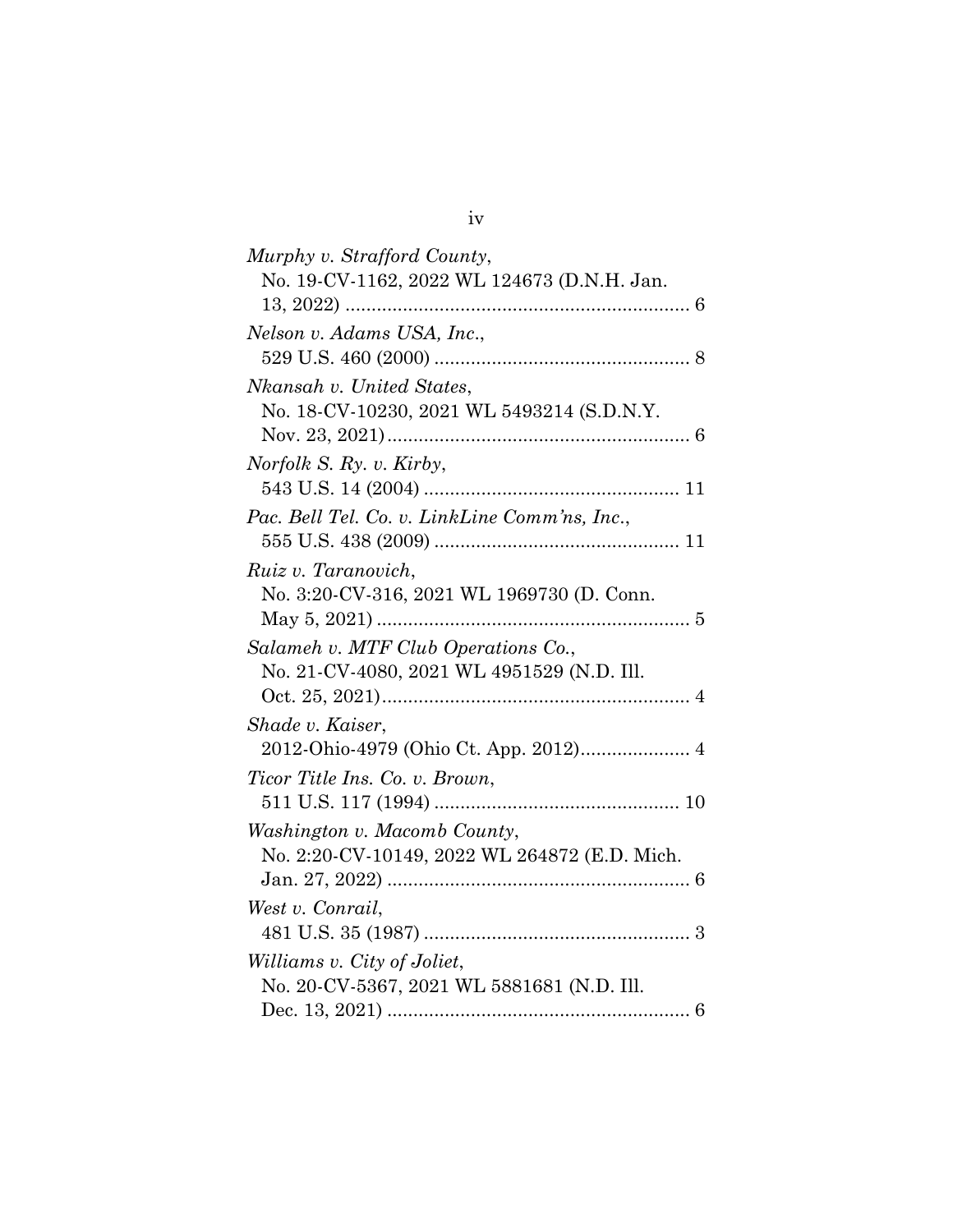#### $\mathbf v$

| Young v. Lugo,                             |  |
|--------------------------------------------|--|
| No. 18-CV-04216, 2021 WL 5989106 (E.D.N.Y. |  |
|                                            |  |

# STATUTES AND RULES

| N.M. R. Civ. P. for Dist. Cts. 1-015(C)(3) 5 |
|----------------------------------------------|
|                                              |
|                                              |
|                                              |
|                                              |
|                                              |
|                                              |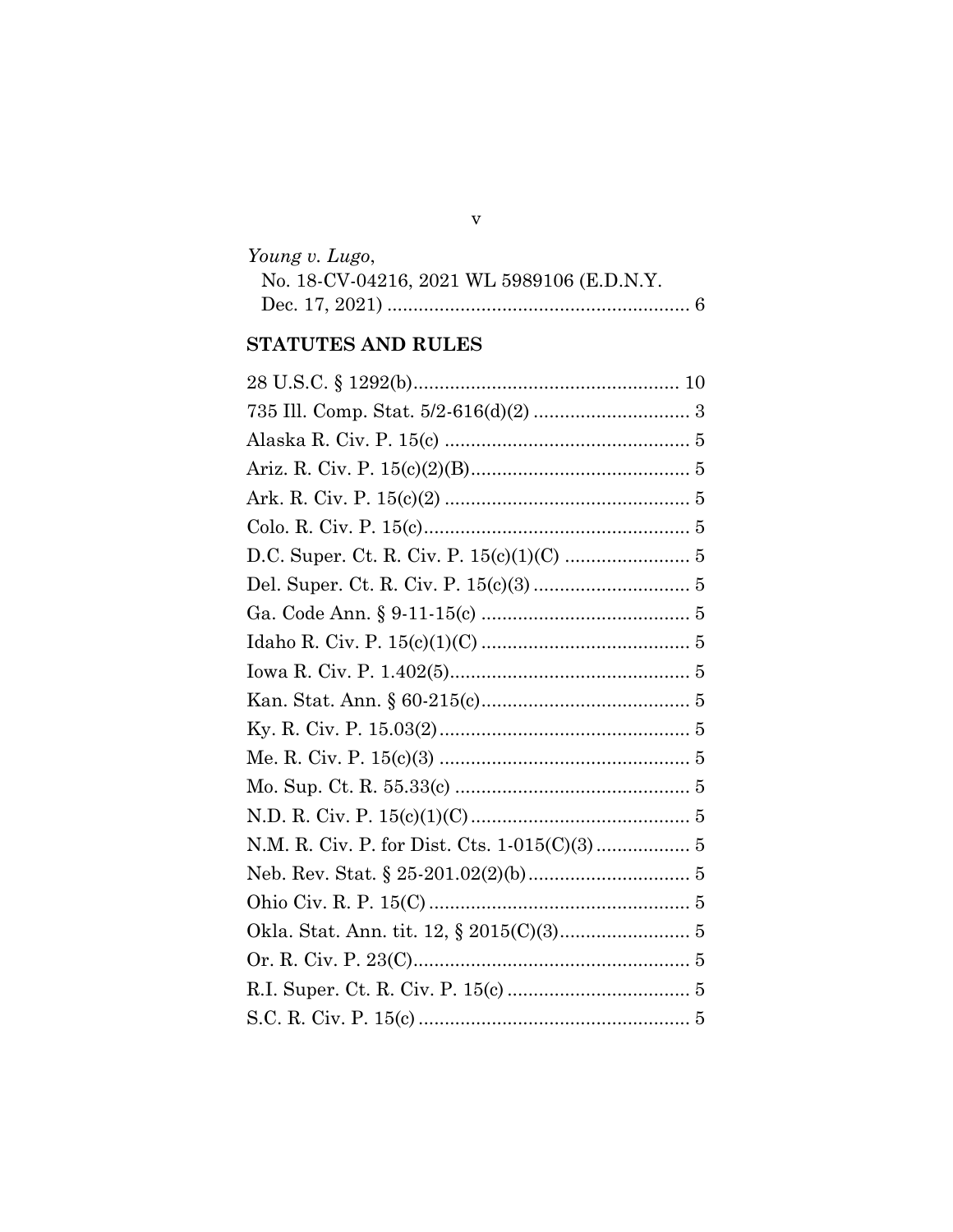## **OTHER AUTHORITIES**

| 17 Charles Alan Wright & Arthur R. Miller,                   |  |
|--------------------------------------------------------------|--|
| Federal Practice and Procedure Jurisdiction §                |  |
|                                                              |  |
| Brief for the Respondent, <i>Mach Mining</i> , <i>LLC v.</i> |  |
| E.E.O.C., 575 U.S. 480 (2014) (No. 13-1019),                 |  |
|                                                              |  |
| Fed R. Civ. P. 15 advisory committee's note to               |  |
|                                                              |  |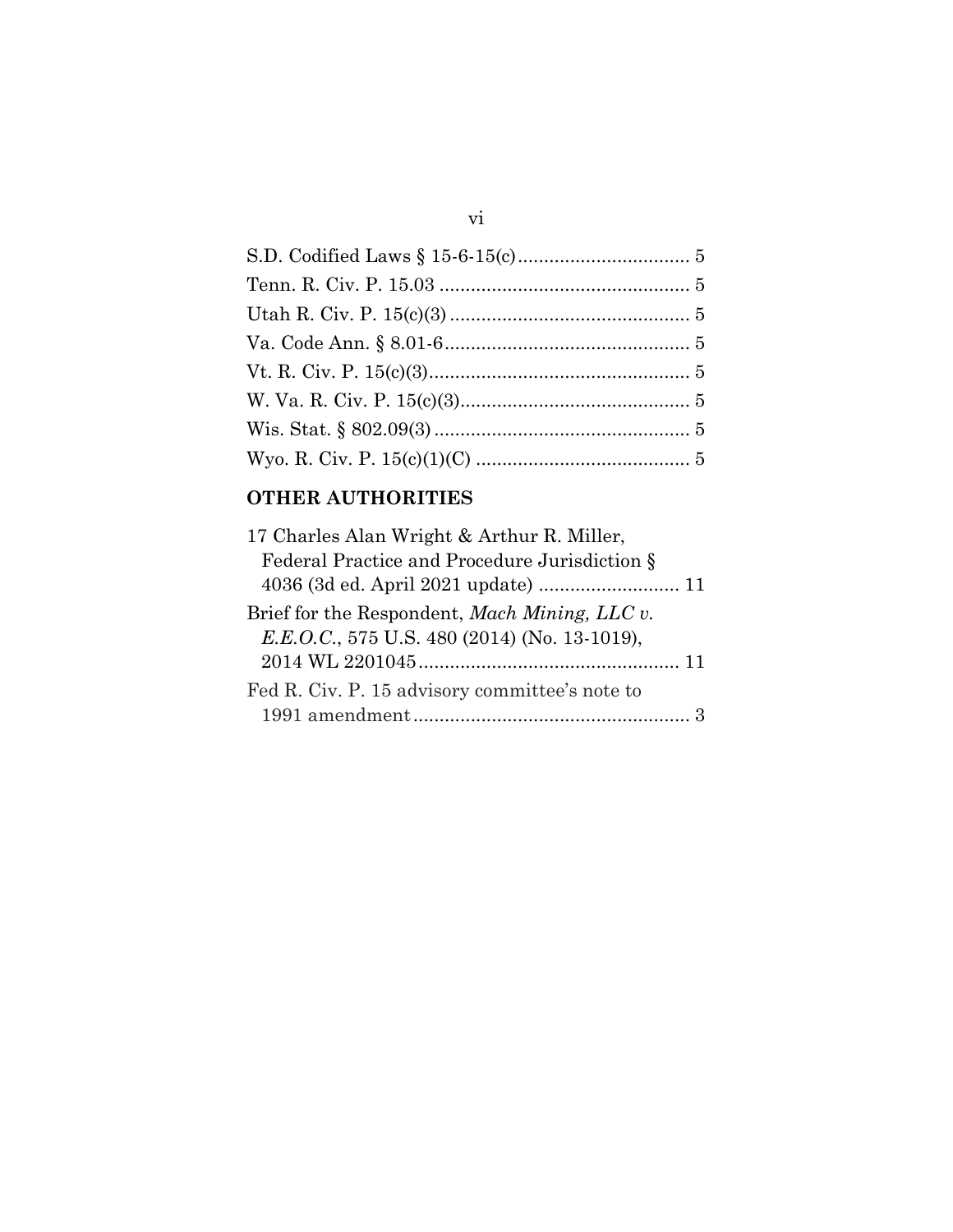#### **ARGUMENT**

<span id="page-7-0"></span> established and widely acknowledged circuit split over whether Rule 15(c)(1)(C) categorically excludes relation back where the plaintiff seeks to add a de- respondents identify any reason for this Court to de- countless litigants, and squarely presented by the de-Respondents do not dispute that there is a longfendant she initially identified as a John Doe. Nor do cline resolving the division of authority in this case. The split is entrenched, exceptionally important to cision below. The Court should grant review.

### <span id="page-7-1"></span> **sented Is Ready For This Court's Resolu-I. The Circuit Split Over The Question Pretion**

 The courts of appeals have been openly divided Respondents do not contest this point, but nonethe- whether *Krupski v. Costa Crociere S. p. A.*, 560 U.S. over the question presented for nearly three decades. less urge the Court to delay intervening to see 538 (2010), resolves the split. BIO 10-13. The only possible impact of *Krupski*, however, is to abrogate the majority approach disallowing relation back for Doe substitutions, and five of the six majority circuits have re-committed to that approach post-*Krupski*. Pet. 17-23.

 To the extent respondents contend that the Third is baseless. Of the many hundreds of cases involving Doe substitutions under Rule  $15(c)(1)(C)$  since the and Fourth Circuits might in the future reject their minority approach because of *Krupski*, that argument Court decided *Krupski* twelve years ago, respondents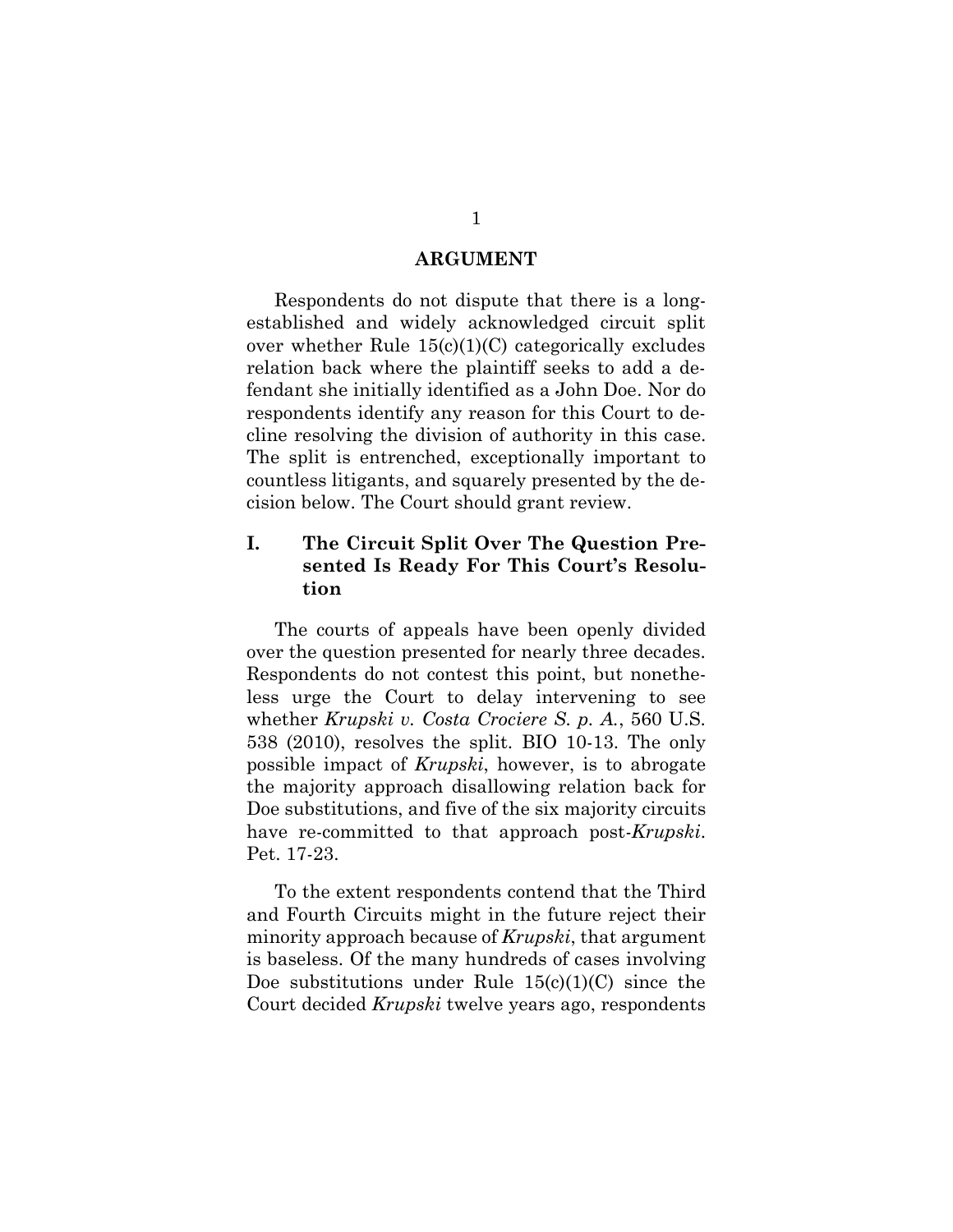<span id="page-8-1"></span> do not identify a *single* decision (or any other legal au- that *Krupski* does not compel abandoning their own F.3d 208, 212-13 (2d Cir. 2019); *Heglund v. Aitkin*  thority) suggesting that *Krupski* abrogates the minority approach. The majority circuits have held only precedent. *See* Pet. App. 7a-11a; *Ceara v. Deacon*, 916 *County*, 871 F.3d 572, 580-81 (8th Cir. 2017).

 Third and Fourth Circuits have had no reason to re- dozens of district court decisions applying that ap-Meanwhile, without any plausible argument that *Krupski* calls the minority approach into doubt, the visit their precedent and never will, barring intervention by this Court. The vitality of the minority approach—and thus the circuit split—is reflected in the proach as settled precedent in those circuits post-*Krupski*, along with the unpublished affirmances by the courts of appeals. Pet. 20-21 n.10.

### <span id="page-8-0"></span>**II. Rule 15(c)(1)(A) Does Not Diminish The Importance Of The Question Presented**

 Respondents assert that the circuit split over Doe substitutions under Rule  $15(c)(1)(C)$  is unimportant ment immediately collapses under the weight of the because  $15(c)(1)(A)$  separately allows relation back under applicable state law.<sup>1</sup> BIO 14-17. That argu-

<sup>&</sup>lt;sup>1</sup> Respondents' claim that  $15(c)(1)(C)$  "is designed to play only a limited role in civil rights cases" compared to 15(c)(1)(A), BIO 14, gets the relationship between the two provisions backwards:  $15(c)(1)(C)$  provides the federal standard for relation back involv- ing party amendments, and 15(c)(1)(A) was added later to clarify that the Rule did not "preclude" a more forgiving state law from *(cont'd)*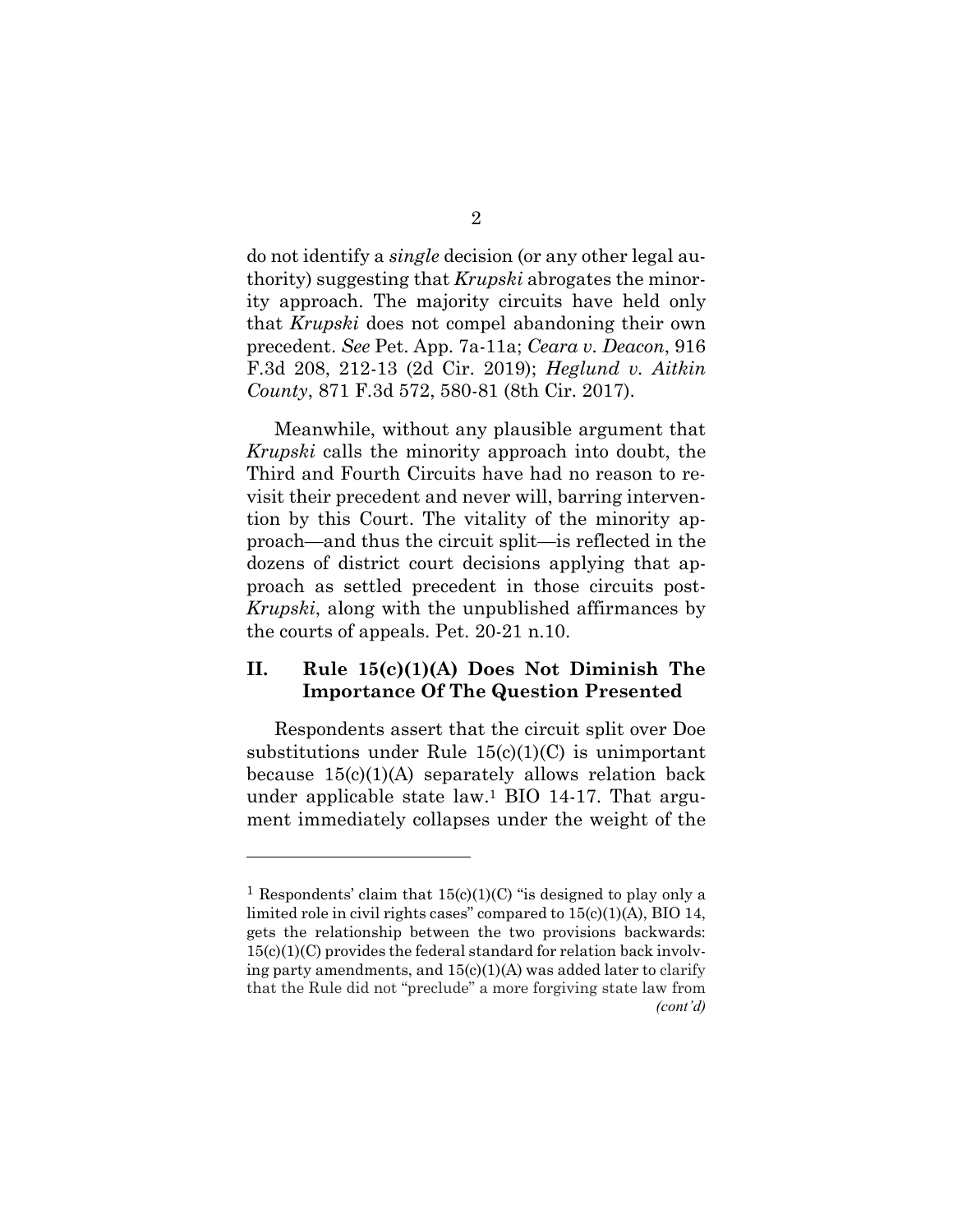<span id="page-9-0"></span> over 800 cases in the Howard Civil Rights Clinic ami- cus brief appendices involving Doe substitutions under 15(c)(1)(C). Howard Amicus Br. Apps. 1a-68a.

 back rules are either less permissible than Rule 15 or mirror Rule 15. Remarkably, at oral argument below, As those cases indicate, in many jurisdictions, 15(c)(1)(A) is not an alternative route to relation back for Doe substitutions because the state law relation respondents' counsel made this very point about Illinois's relation back provision:

> $[15(c)(1)(A)$  is] really a red herring be- takes its cues from the federal rule not cause the Illinois standard and the federal standard, there's no difference between the two. In fact, the Illinois rule was amended to bring itself into compliance with the federal rule. So it vice versa.

 7th Cir. Oral Arg. 4:48-5:05; *see also* 735 Ill. Comp. Stat. 5/2-616(d)(2) (Illinois relation back rule); *In re Safeco Ins. Co. of Am*., 585 F.3d 326, 331 (7th Cir.

 being "available to save the claim." Fed R. Civ. P. 15 advisory committee's note to 1991 amendment. Indeed, if the federal standard in 15(c)(1)(C) permits relation back, it would be ill-advised for a federal court to instead embark on the perilous journey of determining what state law might say. *See West v. Conrail*, 481 U.S. 35, 39 (1987).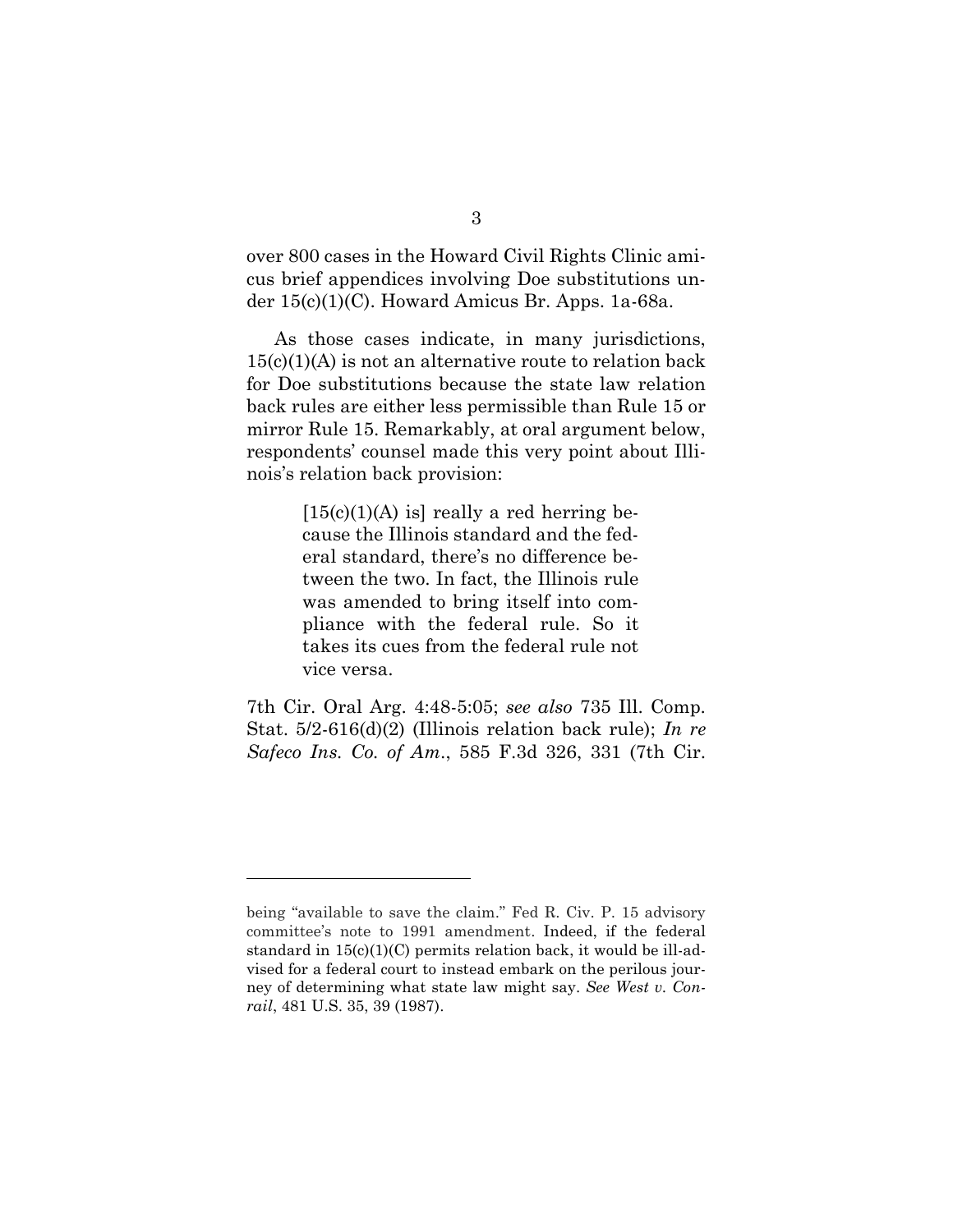<span id="page-10-0"></span>2009) ("Illinois' relation-back doctrine is, in all material respects, identical to the federal rule.").<sup>2</sup>

For this reason, the U.S. District Court for the Northern District of Illinois recently applied the Seventh Circuit's decision below to foreclose Doe substitutions via Illinois law. *Salameh v. MTF Club Operations Co.*, No. 21-CV-4080, 2021 WL 4951529, at \*4 (N.D. Ill. Oct. 25, 2021); *see also* Pet. 18-19 n.8 (citing over a dozen decisions relying on Rule  $15(c)(1)(C)$  to determine whether relation back is available for Doe substitutions in cases arising out of Illinois); *supra*  n.4 (citing four more).

 Respondents purport to identify five states that BIO 16. Two of those states do not belong on the list. App. 2012) ("Ohio law does not permit amendments S.W.2d 577, 581 (Ark. 1990) (disallowing relation ity of relation back under 15(c)(1)(A) in a handful of presented for the rest of the country, where the avail- ability of relation back for Doe substitutions hinges "expressly allow relation back" for Doe substitutions. *Shade v. Kaiser*, 2012-Ohio-4979, at ¶ 30 (Ohio Ct. which relate back more liberally than the federal rule"); *Harvill v. Cmty. Methodist Hosp. Ass'n*, 786 back for Doe substitutions). In any event, the possibilstates does not change the significance of the question solely on  $15(c)(1)(C)$ .

 2 Although petitioner attempted during oral argument to defend its amici's position that 15(c)(1)(A) permits relation back in this case, 7th Cir. Oral Arg. 10:19-12:07, the Seventh Circuit declined to accept that argument.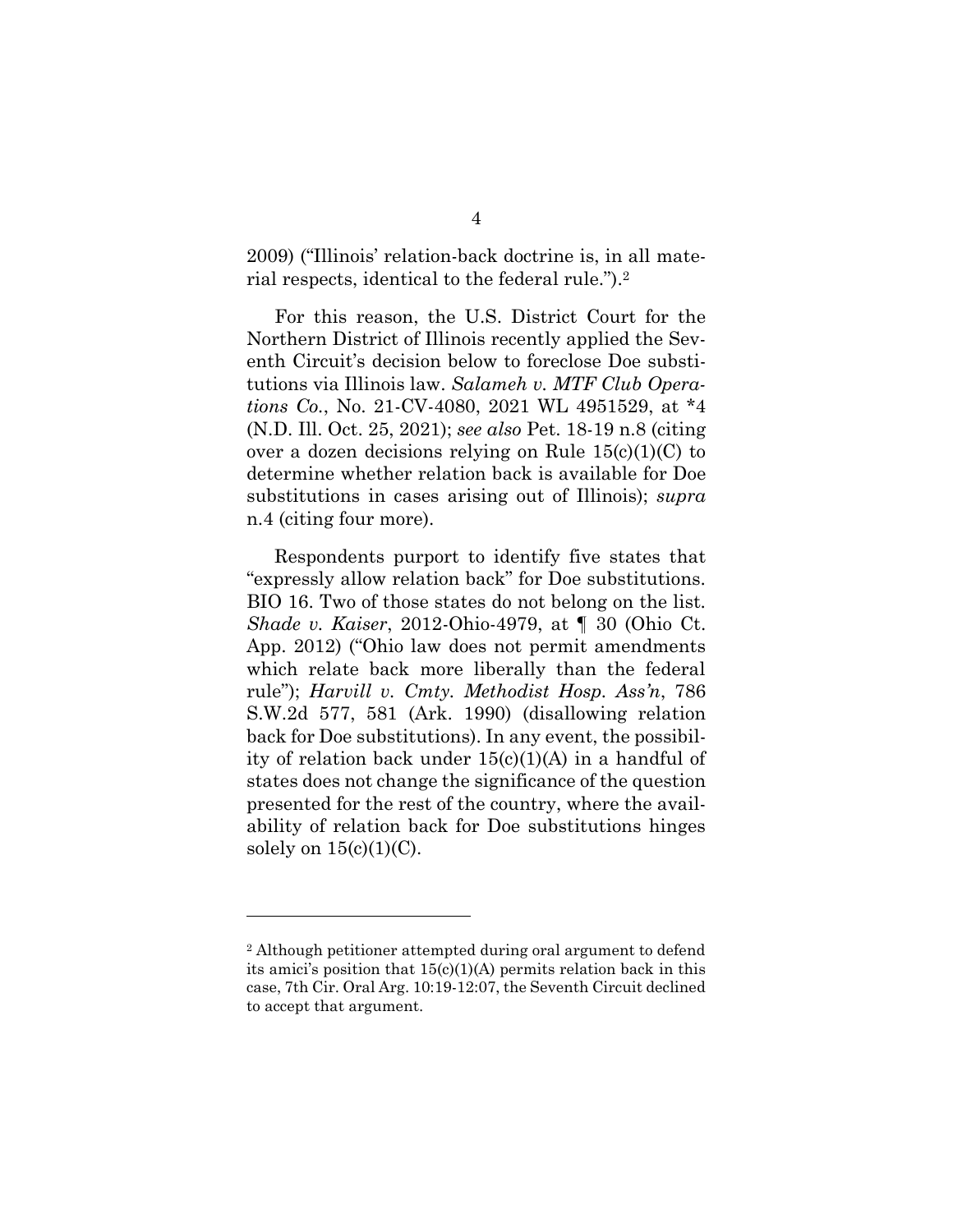<span id="page-11-0"></span> in cases arising out of these states. *See, e.g.*, *Manns v. Lincoln County*, No. 6:17-CV-01120, 2018 WL *land Cnty. Sheriff's Dep't*, No. 15-CV-1167, 2018 WL 846093, at \*8 n.12 (W.D. Okla. Feb. 12, 2018); *Jones v. Motley*, No. 07-CV-111, 2009 WL 1458209, at \*4 n.2 ferently worded relation back rules, 15(c)(1)(A) is of- *e.g.*, *Balle v. Nueces County*, 952 F.3d 552, 557 (5th 316, 2021 WL 1969730, at \*4 (D. Conn. May 5, 2021) Indeed, most states have relation back rules that simply copy the federal standard in Rule 15(c).3 Federal courts typically treat  $15(c)(1)(A)$  as superfluous 7078672, at \*6 (D. Or. Dec. 12, 2018); *Autry v. Cleve-*(E.D. Ky. May 26, 2009). And even in states with diften unavailable because the state rule is just as restrictive as the federal standard in 15(c)(1)(C). *See,*  Cir. 2017) (Texas); *Ruiz v. Taranovich*, No. 3:20-CV-(Connecticut).

 risdictions, the availability of relation back for Doe The bottom line is that, in the vast majority of ju-

 15(c)(1)(C); Del. Super. Ct. R. Civ. P. 15(c)(3); Ga. Code Ann. § 9- 11-15(c); Idaho R. Civ. P. 15(c)(1)(C); Iowa R. Civ. P. 1.402(5); P. 15(c)(3); Mo. Sup. Ct. R. 55.33(c); Neb. Rev. Stat. § 25- S.C. R. Civ. P. 15(c); S.D. Codified Laws § 15-6-15(c); Tenn. R. Code Ann. § 8.01-6; W. Va. R. Civ. P. 15(c)(3); Wis. Stat. § <sup>3</sup>*E.g.,* Alaska R. Civ. P. 15(c); Ariz. R. Civ. P. 15(c)(2)(B); Ark. R. Civ. P. 15(c)(2); Colo. R. Civ. P. 15(c); D.C. Super. Ct. R. Civ. P. Kan. Stat. Ann. § 60-215(c); Ky. R. Civ. P. 15.03(2); Me. R. Civ. 201.02(2)(b); N.M. R. Civ. P. for Dist. Cts. 1-015(C)(3); N.D. R. Civ. P. 15(c)(1)(C); Ohio Civ. R. P. 15(C); Okla. Stat. Ann. tit. 12, § 2015(C)(3); Or. R. Civ. P. 23(C); R.I. Super. Ct. R. Civ. P. 15(c); Civ. P. 15.03; Utah R. Civ. P. 15(c)(3); Vt. R. Civ. P. 15(c)(3); Va. 802.09(3); Wyo. R. Civ. P. 15(c)(1)(C).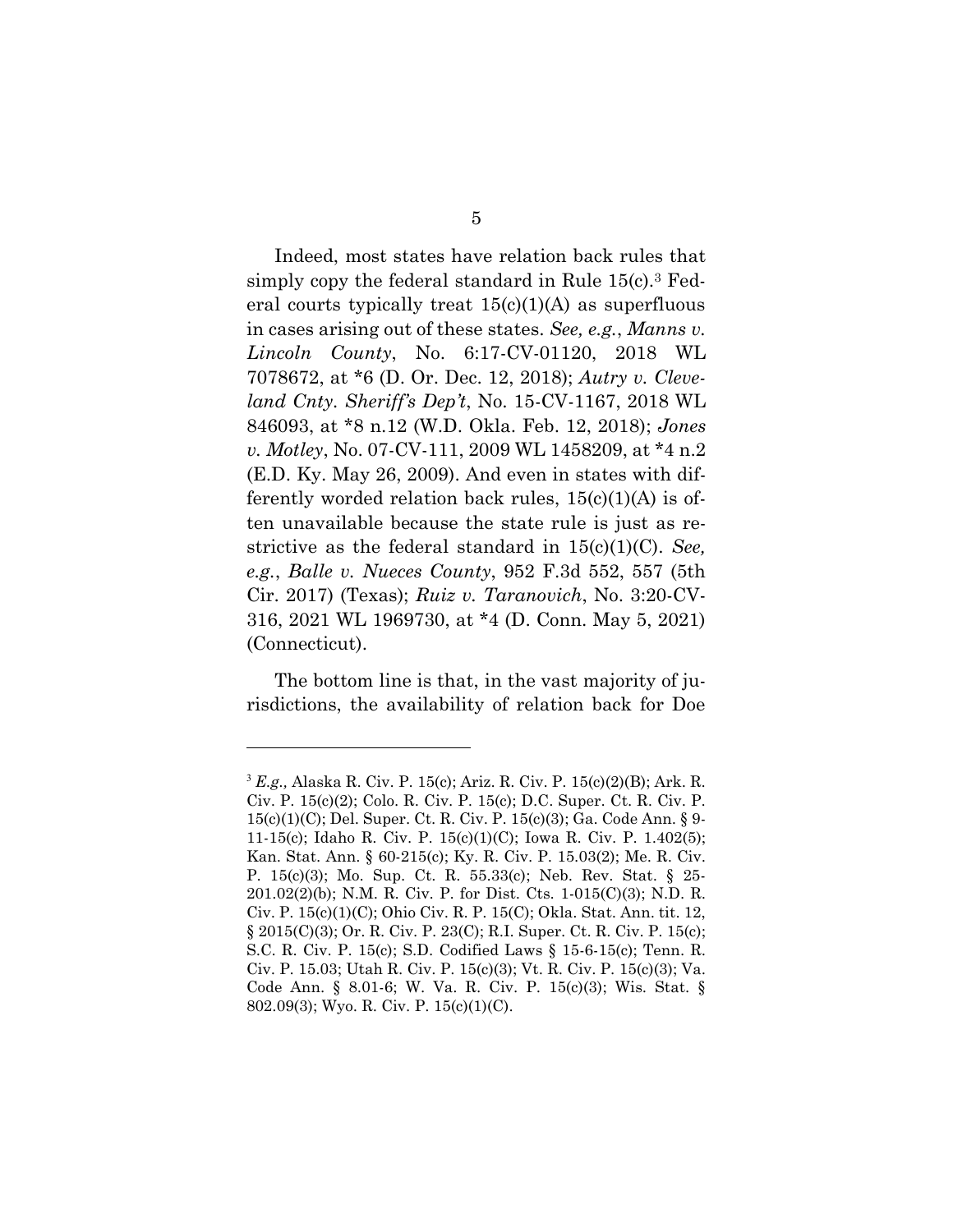<span id="page-12-0"></span> question presented here. The sheer number of cases arising out of those jurisdictions—over 800 and count- ing, with over a dozen more decisions issued just since  tional importance. *See, e.g., Washington v. Macomb County*, No. 2:20-CV-10149, 2022 WL 264872, at \*3 for Doe substitution under Fourth Circuit precesubstitutions turns on the Court's resolution of the the petition was filed—proves the question's excep-(E.D. Mich. Jan. 27, 2022) (disallowing relation back for Doe substitution under Sixth Circuit precedent)*; Hayat v. Diaz*, No. 20-CV-02994, 2022 WL 252963, at  $*4-*5$  (D. Md. Jan. 27, 2022) (allowing relation back dent).4

 2022 WL 124673, at \*2-3 (D.N.H. Jan. 13, 2022); *Meredith v. Prince George's County*, No. 19-CV-03198, 2022 U.S. Dist. LEXIS 11-C-4418, 2022 WL 103711, at \*3 n.3 (N.D. Ill. Jan. 10, 2022);  *Lane v. City of Chicago*, No. 21-CV-1977, 2022 WL 19325, at \*2  WL 5989106, at \*6-7 (E.D.N.Y. Dec. 17, 2021); *Williams v. City of Joliet*, No. 20-CV-5367, 2021 WL 5881681, at \*2 (N.D. Ill. Dec. 13, 2021); *Domzil v. Jeuck*, No. 20-CV-1747, 2021 WL 5866703, at \*1 (E.D. Wis. Dec. 10, 2021); *Hartsell v. Schaaf*, No. 20-CV- 505, 2021 WL 5711539, at \*2 (N.D. Ind. Dec. 2, 2021); *Boyd v. Doe*, No. 18-CV-1333, 2021 U.S. Dist. LEXIS 229447, at \*61-64  (N.D.N.Y. Nov. 30, 2021); *Jones v. City of New York*, No. 18-CV- 1937, 2021 WL 5562694, at \*6-9 (S.D.N.Y. Nov. 29, 2021); *Nkan- sah v. United States*, No. 18-CV-10230, 2021 WL 5493214, at \*2- 4 (S.D.N.Y. Nov. 23, 2021); *Barclary v. 7-Eleven, Inc.*, No. 20-CV-<sup>4</sup>*See also, e.g.*, *Murphy v. Strafford County*, No. 19-CV-1162, 4908, at \*7-14 (D. Md. Jan. 10, 2022); *James v. Buckhalter*, No. (N.D. Ill. Jan. 3, 2022); *Young v. Lugo*, No. 18-CV-04216, 2021 5824, 2021 WL 5449345, at \*2 (D.N.J. Nov. 22, 2021).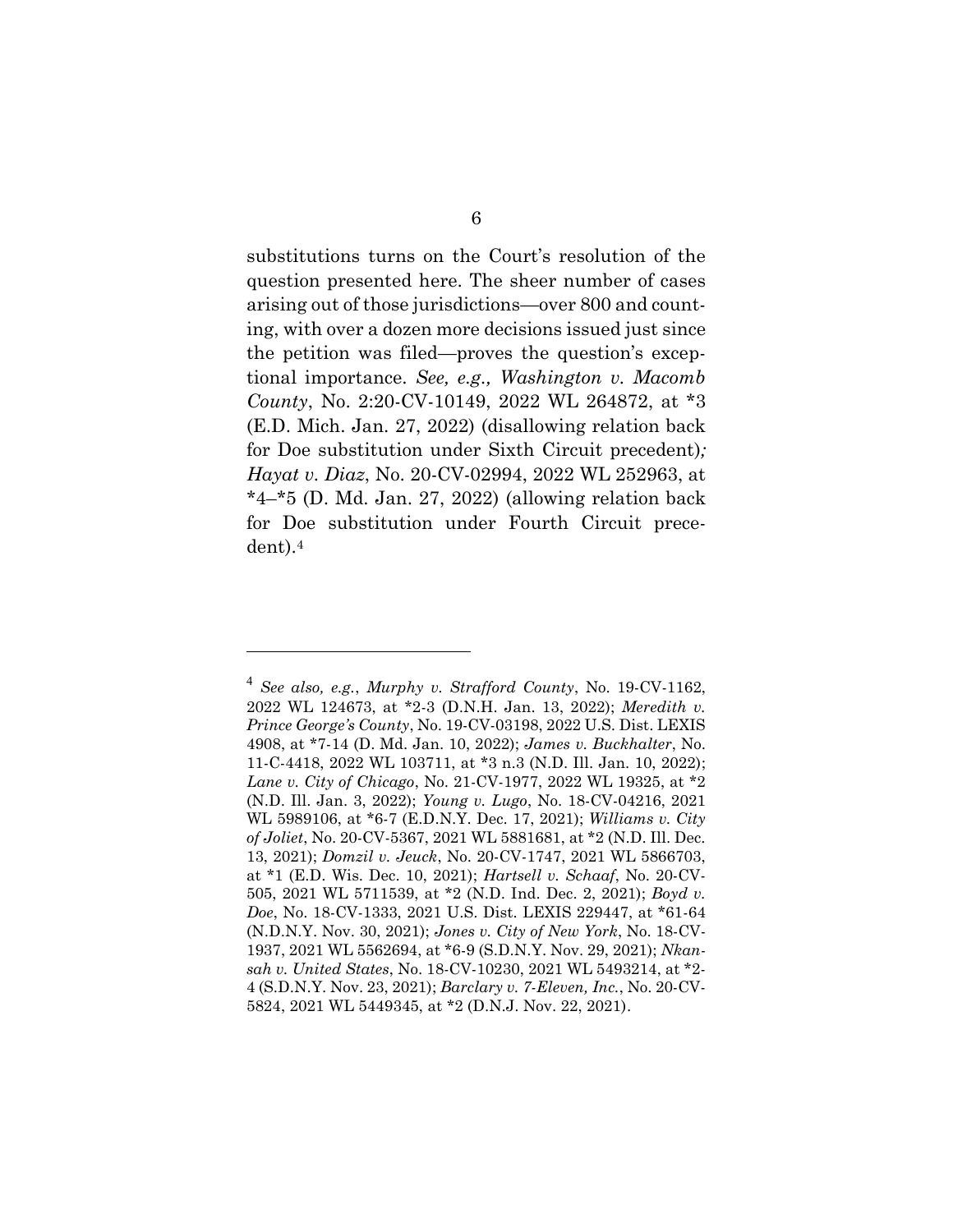#### <span id="page-13-0"></span>**III. Respondents Are Wrong On The Merits**

 it is itself atextual: 15(c)(1)(C) does not ask whether the plaintiff "inadvertently named the wrong party." It asks whether the newly named defendant "knew or Respondents make no attempt to reconcile the majority reading of Rule  $15(c)(1)(C)$  with the Rule's purposes or with common sense. Instead, their merits argument boils down to the notion that  $15(c)(1)(C)$ 's text requires that the "mistake" in the original pleading be inadvertent. BIO 17-22. That argument fails because should have known" the complaint reflected "a mistake concerning the proper party's identity."

 "mistake," BIO 18, but that just further proves that turn at a roadblock, taking a wild guess on a test, or For the reasons explained in the petition, naming a Doe defendant falls comfortably within the definition of "a mistake concerning the proper party's identity" articulated in *Krupski*. Pet. 25-26; *see also* Civil Procedure Scholars Amicus Br. 11-12. Respondents emphasize that *Krupski* uses "error" as a synonym for neither Rule 15(c)(1)(C)'s text nor *Krupski* limits relation back to the correction of accidents: Forced error i.e., taking a wrong action because you cannot take the correct action—is a familiar concept in life, whether you are playing tennis, making an illegal Usubstituting a missing ingredient in a recipe.

 Respondents' textual argument falls apart further does not ask what the *plaintiff* knew or did; it asks whether "the party to be brought in by amendment"— i.e., the newly named defendant—"knew or shouldwhen reading the clause in full. Again,  $15(c)(1)(C)$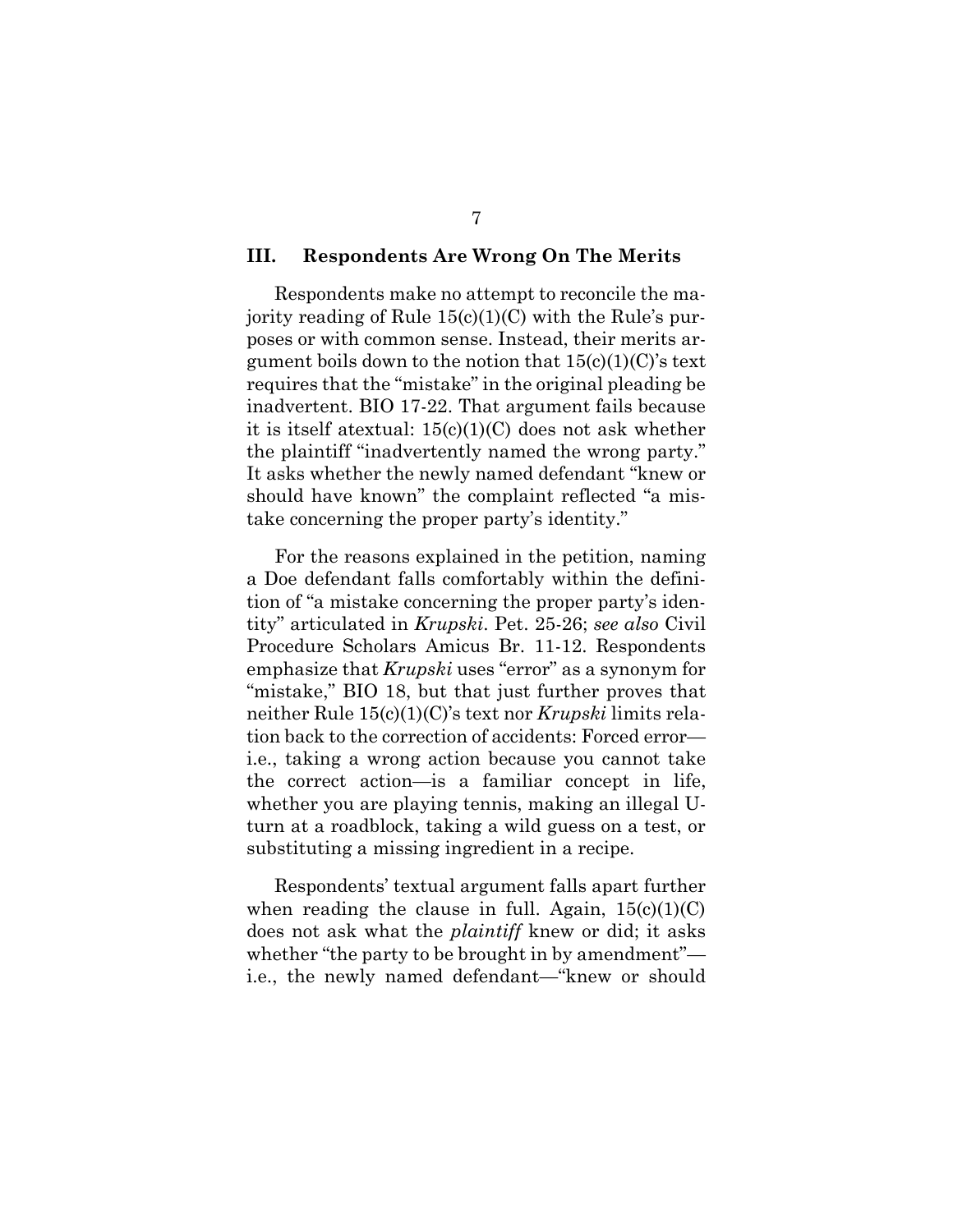<span id="page-14-0"></span> tual focus on the defendant's knowledge is why meant no mistake occurred for  $15(c)(1)(C)$  purposes. tenable for the same reason: The textual inquiry is not the newly named defendant understood or should have known" he was the proper defendant. This tex-*Krupski* rejected the argument that the plaintiff's alleged knowledge regarding the proper defendant 560 U.S. at 548-49. Respondents' assertion that petitioner's *lack* of knowledge regarding the proper defendant means no mistake occurred, BIO 18-19, is unwhat the plaintiff knew or did not know, but whether have understood that he was the proper defendant.

 makes "a deliberate choice to sue one party instead of gal differences between the two parties." BIO 20 (quoting 560 U.S. at 549). But the point of that obser- spective defendant could "legitimately believ[e] that the limitations period had passed without any at- trate, the Court cited *Nelson v. Adams USA, Inc*., 529 U.S. 460 (2000), where relation back was disallowed because the newly named defendant reasonably be- lieved the plaintiff made a "fully informed decision" not to name him in the complaint, as evidenced by the plaintiff's failure to add him until after the plaintiff learned that the original defendant was unable to pay Respondents make much of *Krupski*'s observation that  $15(c)(1)(C)$  is unsatisfied where the plaintiff another while fully understanding the factual and levation is that, under those circumstances, the protempt to sue him." *Krupski*, 560 U.S. at 550. To illusthe judgment. 560 U.S. at 551-52.

 defendant who knows from reading the complaint That rationale has no application to a prospective that he is the intended Doe defendant and that he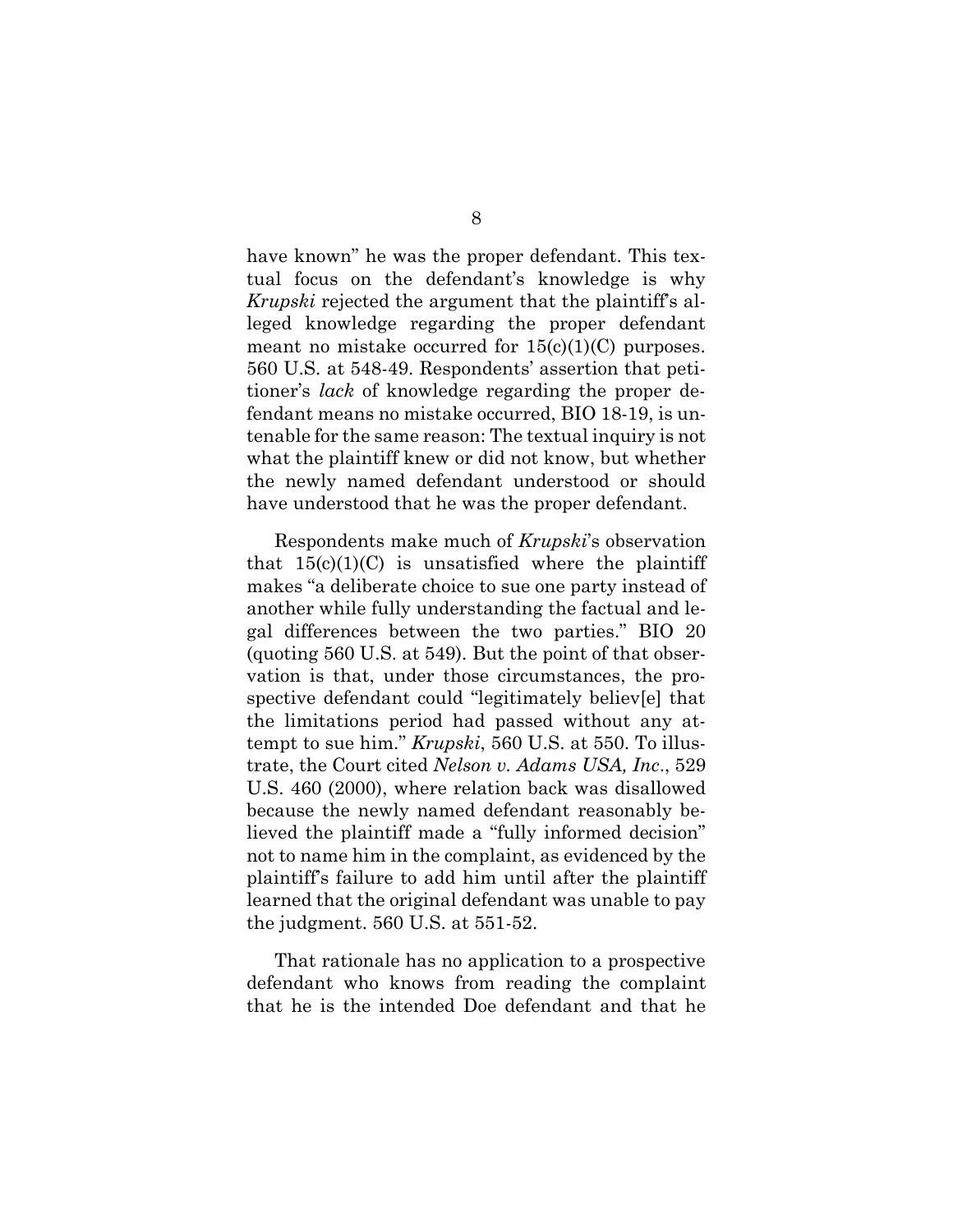would have been named if the plaintiff had been able that she does not "fully understand[] the factual and reason a plaintiff uses a Doe placeholder is that she *lacks* factual knowledge about the proper defendant. Nor can the use of Doe placeholders reasonably be un- derstood as a "choice" by the plaintiff to sue John Doe to identify him before filing suit. Indeed, it is readily apparent from a plaintiff's use of Doe placeholders legal differences between the two parties": the only "instead of" the proper defendant: plaintiffs name Doe defendants only when they *cannot* name the proper defendant due to lack of knowledge regarding his identity.5

 defense for categorically disallowing Doe substitutions under  $15(c)(1)(C)$ , and no response whatsoever illogical lines, and creates perverse incentives. Pet. In short, respondents offer no meaningful textual to the myriad ways in which the majority reading of  $15(c)(1)(C)$  conflicts with the Rule's purposes, draws 28-33.

#### <span id="page-15-0"></span>**IV. This Case Is An Ideal Vehicle For Resolving The Circuit Split**

 do not contest that the question presented is squarely raised by the petition; instead, they rely on a 129- Finally, respondents' vehicle argument misunderstands the Court's certiorari standard. Respondents

<sup>&</sup>lt;sup>5</sup> The same is true when a prospective defendant sees himself described in a complaint as an "Unknown Defendant" and knows the plaintiff would have properly identified him by name if she could. *Contra* BIO 20-21.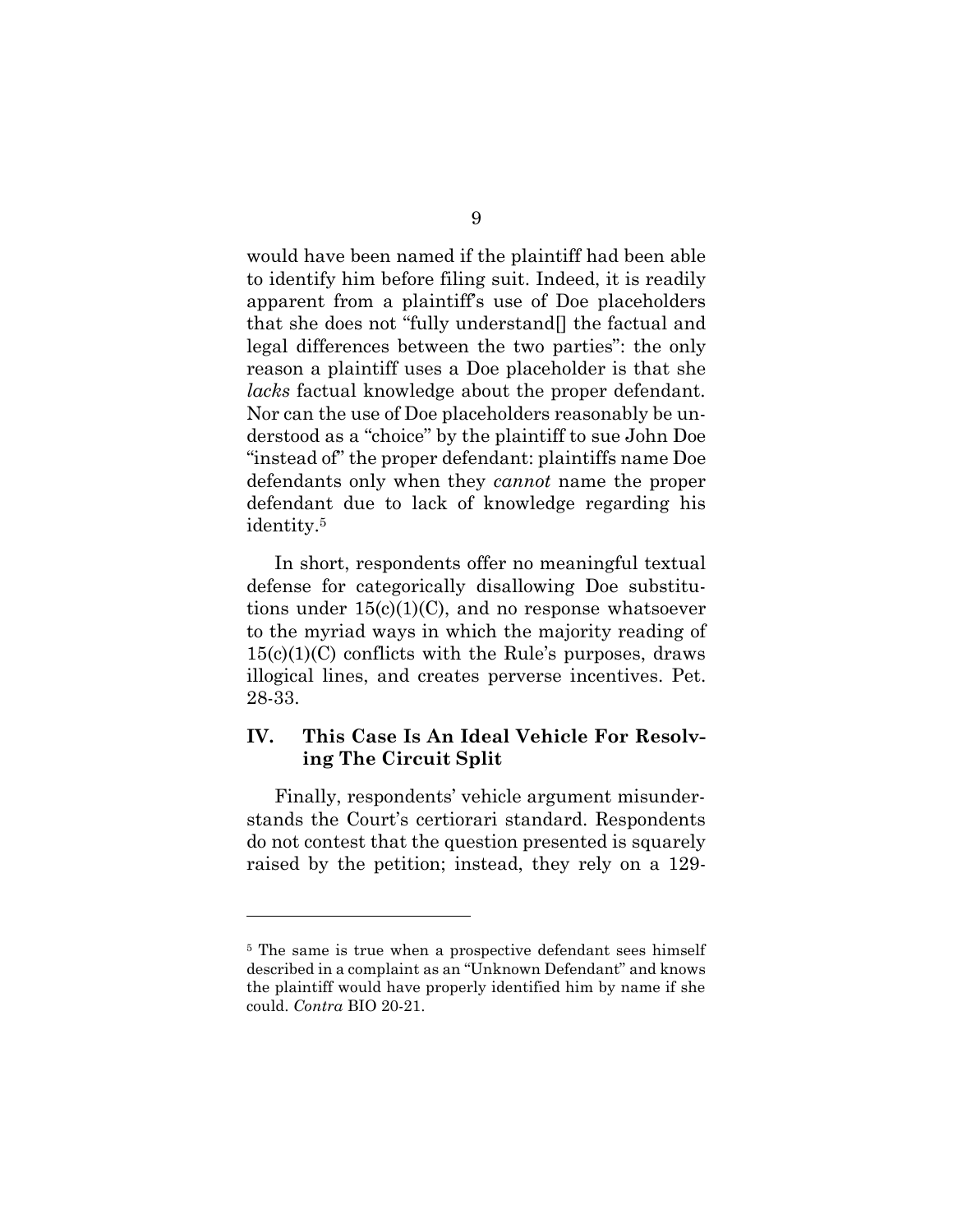<span id="page-16-0"></span> the cause." BIO 8 (quoting *Am. Constr. Co. v. Jack- sonville, T. & K.W. Ry. Co.*, 148 U.S. 372, 384 (1893)).6 year-old decision for the proposition that it is inappropriate for this Court to review an interlocutory decision "unless it is necessary to prevent extraordinary inconvenience and embarrassment in the conduct of

 long as the question presented is squarely raised and warrants the Court's attention. Section 1292(b) ap- stantial ground for difference of opinion." 28 U.S.C. § In the modern era, the Court has routinely reviewed interlocutory decisions without requiring "extraordinary inconvenience and embarrassment," so peals are particularly well-suited for the Court's review because, by definition, they cleanly present "a controlling question of law as to which there is sub-1292(b).

 *LLC v. E.E.O.C.*, 575 U.S. 480, 485 (2015), the Sev-To give one of many examples: In *Mach Mining,*  enth Circuit had held, pursuant to a § 1292(b) appeal, that the defendant could not raise the EEOC's failure

 <sup>6</sup>Respondents' reliance on *Ticor Title Insurance Co. v. Brown*, 511 U.S. 117 (1994) is also misplaced. The Court declined to reach the merits in that case not because the decision below was interlocutory, but because res judicata foreclosed the petitioner the certified constitutional question irrelevant. *Id.* at 121. Ac- cordingly, there was a "substantial possibility" that the Court's resolution of the question presented would be of "virtually no practical consequence in fact, except with respect to these par- ticular litigants." *Id.* That concern has no relevance where, as here, the Court's resolution of the question presented indisputafrom asserting a procedural argument that potentially rendered bly will impact an enormous number of litigants. *Supra* p. 6.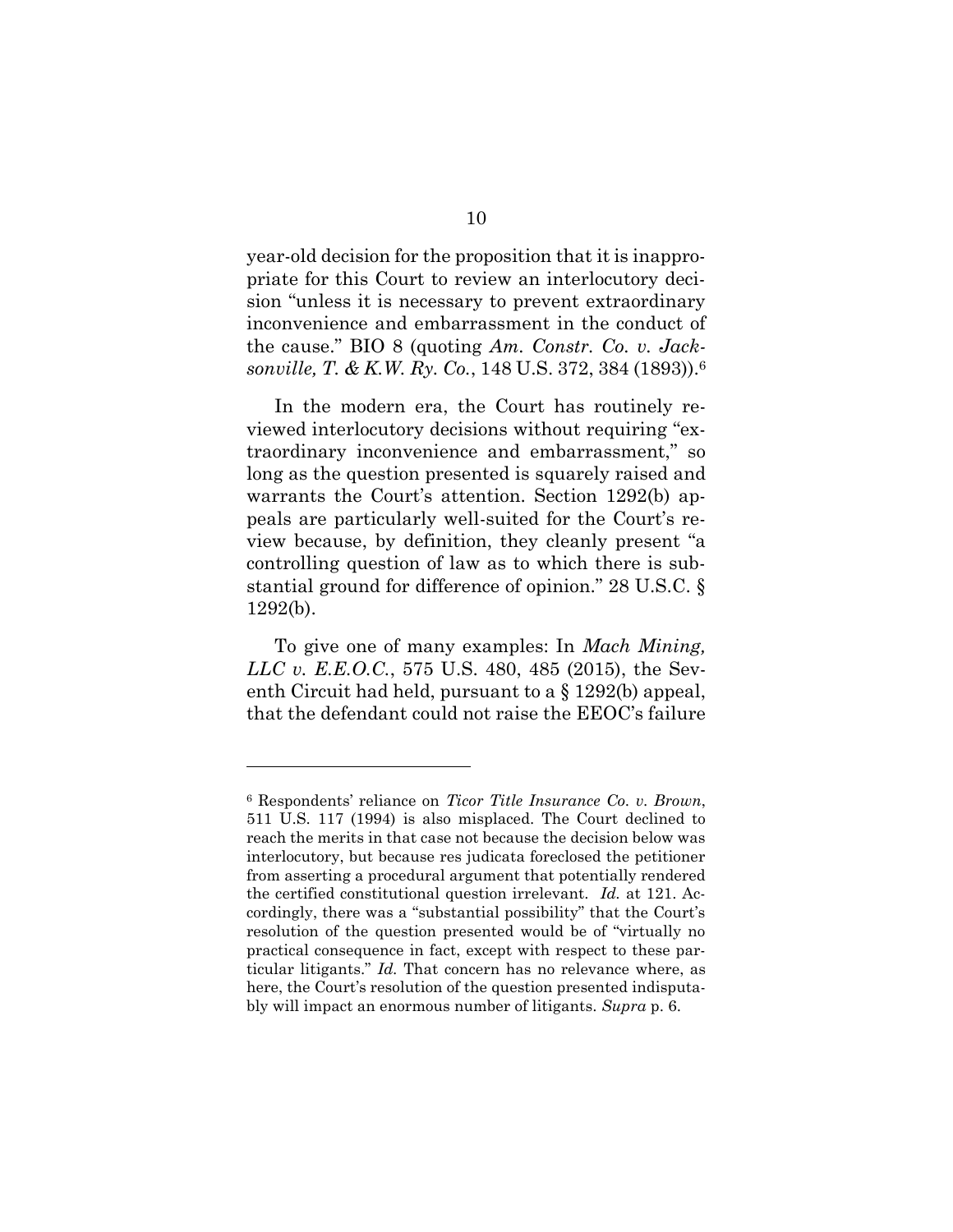<span id="page-17-0"></span> tion claims, and then remanded for further proceed- ings. Although it was possible the defendant would prevail on other grounds on remand, thereby render- tiorari, the "interlocutory posture" did not counsel presented was "purely legal" and involved "a recur- spondent, *Mach Mining, LLC v. E.E.O.C*., 575 U.S. to attempt conciliation before filing suit as an affirmative defense to the EEOC's employment discriminaing the affirmative defense moot, the Court granted the defendant's petition without delay. *Id.* As the United States observed in its brief recommending ceragainst the Court's intervention because the issue ring question of substantial importance on which the courts of appeals have disagreed." Brief for the Re-480 (2014) (No. 13-1019), 2014 WL 2201045, at \*7.

 substitutions is a purely legal question that has di- litigants, thus warranting the Court's immediate re- view. *See also, e.g*., *Pac. Bell Tel. Co. v. LinkLine Comm'ns, Inc*., 555 U.S. 438, 445-46 (2009) (reviewing for further proceedings with the potential to resolve 544 U.S. 709, 717-18 (2005) (same); *Norfolk S. Ry. v. Kirby*, 543 U.S. 14, 22 (2004) (same); 17 Charles Alan Wright & Arthur R. Miller, Federal Practice and Pro- cedure Jurisdiction § 4036 (3d ed. April 2021 Update) ("In a wide range of cases, certiorari has been granted after a court of appeals has disposed of an appeal from in the district court, so that there is no longer any fi-So too here. Rule  $15(c)(1)(C)$ 's application to Doe vided the circuits and significantly impacts countless a § 1292(b) appeal after the court of appeals remanded the dispute on other grounds); *Cutter v. Wilkinson*, a final judgment on terms that require further action nal judgment.").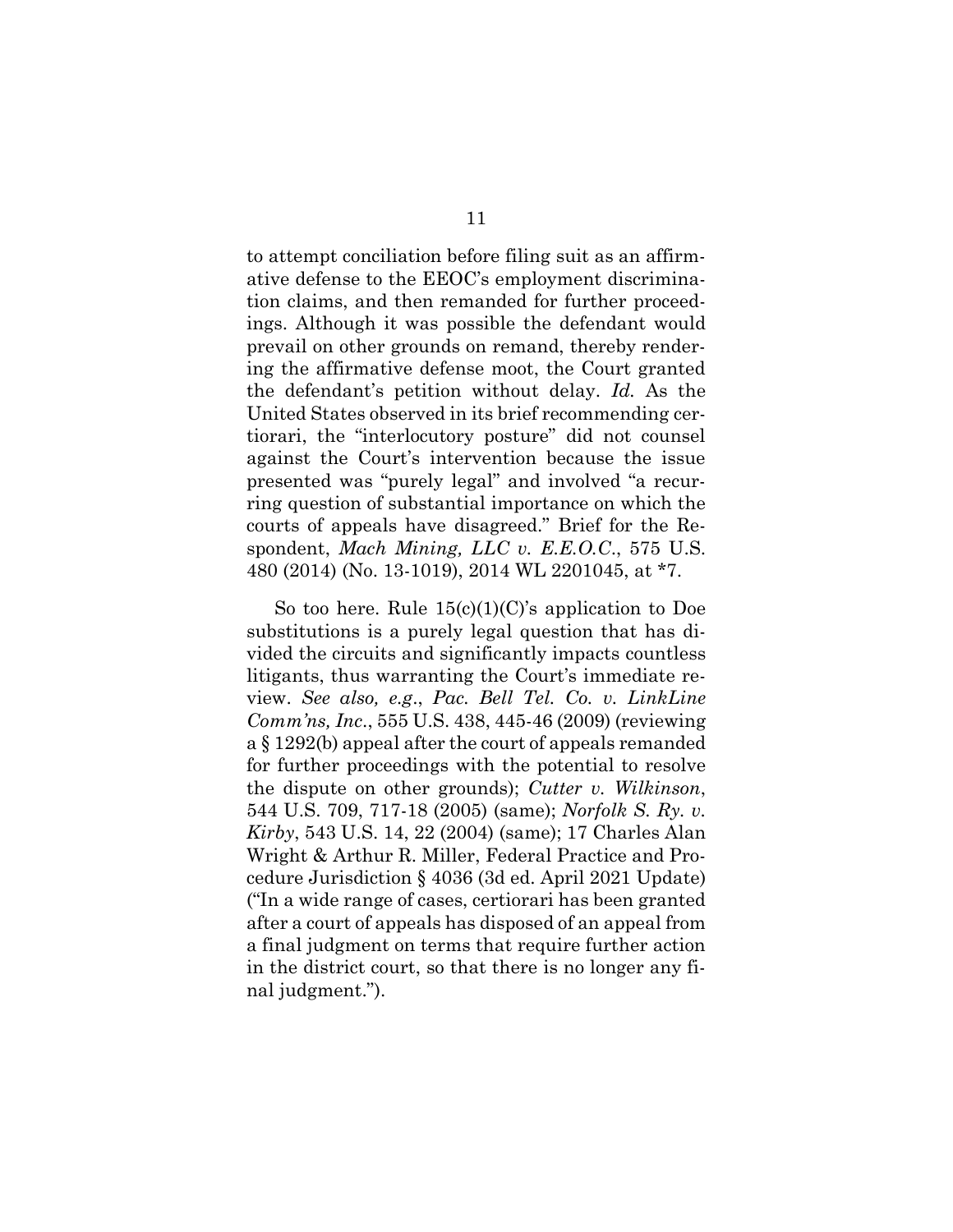via a § 1292(b) appeal is especially appropriate be- ally evades this Court's review despite its ubiquity in the lower courts. As the Howard Civil Rights Clinic vast majority of cases involving Doe substitutions low or deny relation back typically occurs so early in the proceedings that it makes more sense for the party who loses a Doe substitution dispute to settle or than wait for the opportunity to seek further review of the ruling, particularly given the long-settled cir- foundly impacted an incalculable number of litigants yet persisted for nearly 30 years without a meaning- ful opportunity for this Court to intervene until now. The Court's review of the question presented here cause the nature of the question is such that it generamicus brief appendices illustrate, Apps. 1a-68a, the never make it to the courts of appeals, let alone to this Court. This is because a district court's decision to alpursue other trial-level litigation strategies rather cuit precedent controlling such rulings in most jurisdictions. The end result is a circuit split that has pro-The Court should grant review.